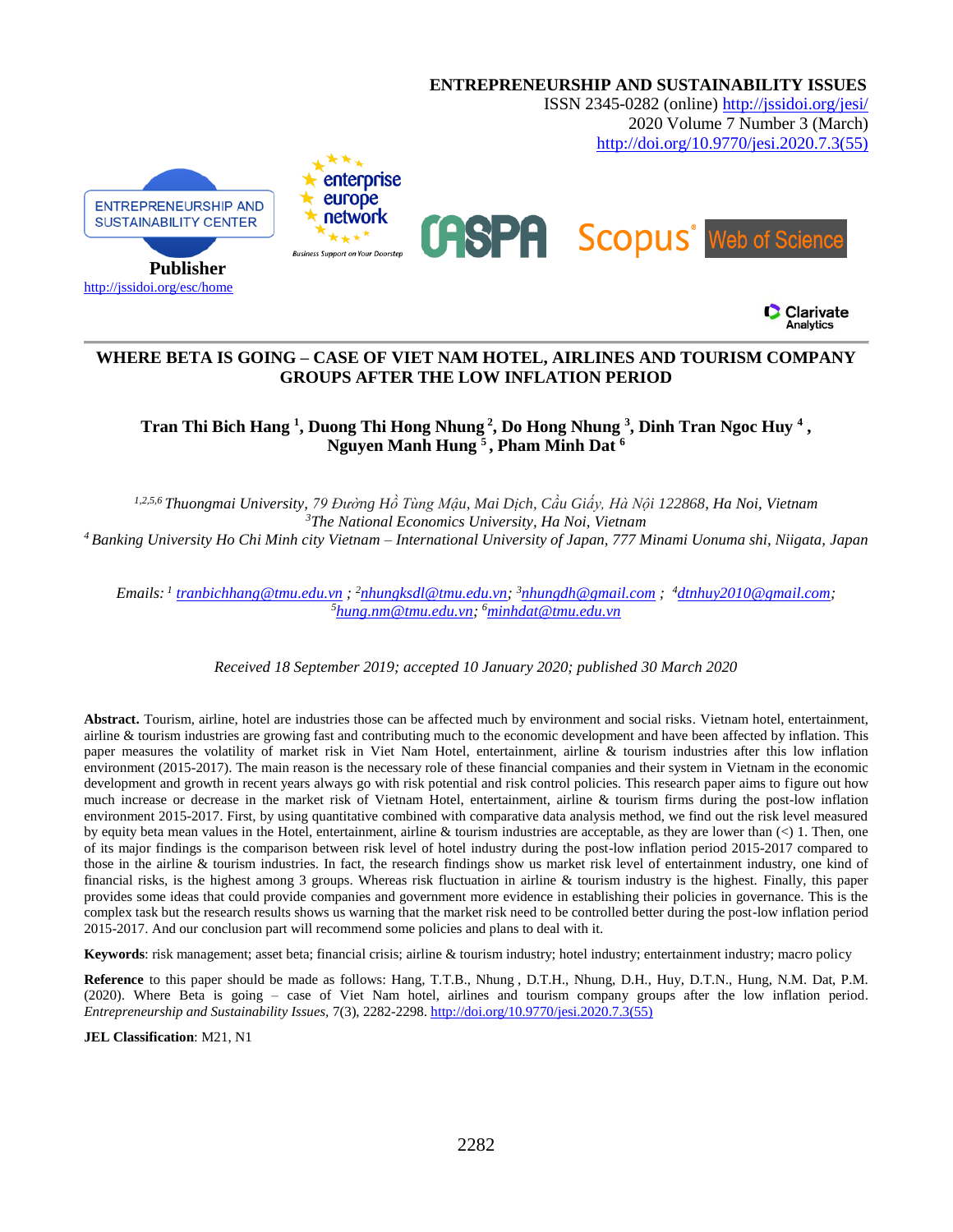#### **1. Introduction**

Over many recent years (2006 until now), Viet Nam Hotel, entertainment, airline & tourism market are evaluated as one of active financial markets, which has certain positive effect for the economy and become one of vital players in the financial system of the nation.

The Vietnam economy experienced acceptable inflation (exhibit 1) during a long time (2009-2014) and it reached a low inflation rate of 0.6% in the year 2015. High inflation may harm the whole economy in general and Hotel, entertainment, airline & tourism sectors in specific whereas low inflation may stimulate the local economy by reducing borrowing interest rates. This is why we would like to see, what the real scenario of market risk level of financial sector in Vietnam is during the post-low inflation environment, i.e. 2015-2017 years.

This study will calculate and figure out whether the market risk level during the post-low inflation time (2015) has increased or decreased compared in three industries.

The paper is organized as follows: after the introduction it is the research issues, literature review, conceptual theories and methodology. Next, section 3 will cover main research findings/results. Section 4 gives us some risk analysis, then section 5 presents discussion and conclusion and policy suggestion will be in the section 6.

#### **Research issues**

The scope of this study embrace the following issues.

Issue 1: Whether the risk level of hotel, entertainment and tourism firms during post-low inflation period 2015- 2017 increase or decrease considerably, especially under the debt leverage impact, shown by asset beta measure? Issue 2: Because Viet Nam is an emerging and immature financial market and the stock market still in the starting stage, whether the dispersed distribution of beta values become large in the three industries, especially under the debt leverage impact, shown by asset beta measure.

# *Hypothesis for testing:*

*Because stock market and financial market in Vietnam is still young, the market risk level of hotel, entertainment and tourism companies can be high.*

# **2. Literature review**

Leverage and risk level of firms has certain correlation. First of all, Martin and Sweder (2012) pointed out that incentives embedded in the capital structure of banks contribute to systemic fragility, and so support the Basel III proposals towards less leverage and higher loss absorption capacity of capital. Najeb (2013) suggested a positive relationship between efficient stock markets and economic growth, both in short run and long run and there is evidence of an indirect transmission mechanism through the effect of stock market development on investment.

Yener et. all (2014) found evidence that unusually low interest rates over an extended period of time contributed to an increase in banks' risk. Mohamad et. all (2014) showed that by applying both ROA and ROE in the performance equation, financial risk is significant. Furthermore, by considering financial performance in the risk equation as endogenous, both ROA and ROE are significant. The implication of this result is that the inverse relation of financial risk and performance cannot be avoided; hence, the commercial banks together with the bank supervisors should make a trade-off between risk and performance.

Next, Emilios (2015) mentioned that bank leverage ratios are primarily seen as a microprudential measure that intends to increase bank resilience. Yet in today's environment of excessive liquidity due to very low interest rates and quantitative easing, bank leverage ratios should also be viewed as a key part of the macroprudential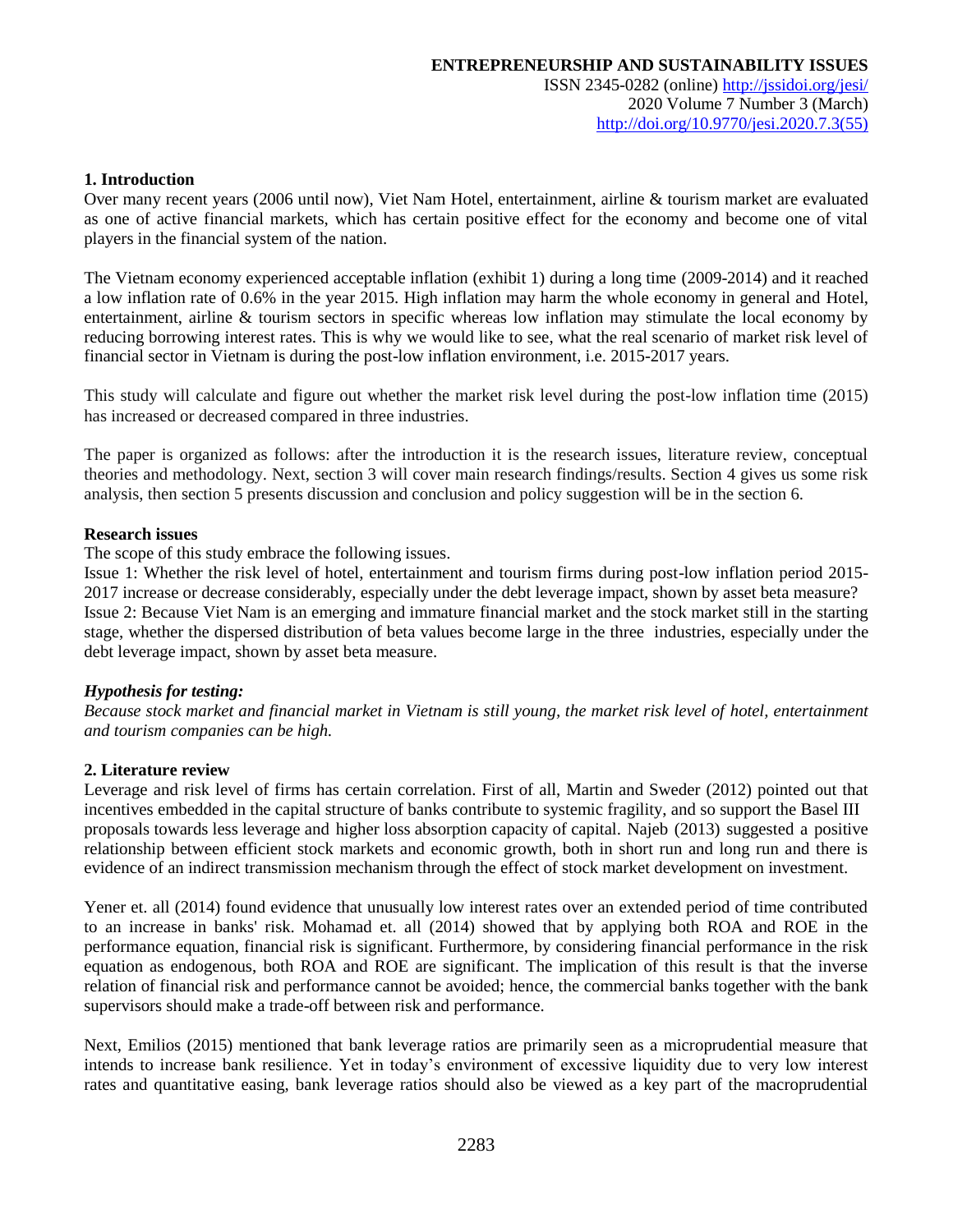[http://doi.org/10.9770/jesi.2020.7.3\(55\)](http://doi.org/10.9770/jesi.2020.7.3(55))

frmework. As such, it explains the role of the leverage cycle in causing financial instability and sheds light on the impact of leverage restraints on good bank governance and allocative efficiency.

Atousa and Shima (2015) found out the econometric results indicate that life insurance sector growth contributes positively to economic growth. Shevyakova et al. (2019) stressed impact of tourism industry on economic development of a country. Then, Gunarathna (2016) revealed that financial leverage positively correlate with financial risk. However, firm size negatively affects the financial risk.

Aykut (2016) suggested two main findings: (i) Credit risk and Foreign exchange rate have a positive and significant effect, but interest rate has insignificant effect on banking sector profitability, (ii) credit and market risk have a positive and significant effect on conditional bank stock return volatility. Then, Mojtaba and Davoud (2016) generated results show that public banks are more successful in using risk management tools in compared with private banks. More meaningful relationship has been found between financial risk management tools and shareholder wealth in public banks.

Last but not least, Riet (2017) mentioned that after the euro area crisis had subsided, the Governing Council of the ECB still faced a series of complex and evolving monetary policy challenges. As market volatility abated, but deflationary pressures emerged, the main task as from June 2014 became to design a sufficiently strong monetary stimulus that could reach market segments that were deprived of credit at reasonable costs and to counter the risk of a too prolonged period of low inflation. Hami (2017) showed that inflation has a negatively significant effect on financial depth and also positively significant effect on the ratio of total deposits in banking system to nominal GDP in Iran during the observation period. Last but not least, Lubos et. all (2018) confirmed that entrepreneurs who started their business because of money perceived the effects of crisis on their company's financial risk more intensely.

Finally, Chizoba et. all (2018) revealed that inflation rate had a positive but insignificant effect on insurance penetration of the Nigerian insurance industry. The implication is that the macroeconomic variable (inflation) increase the level of insurance penetration in Nigerian insurance industry but it increase was not significant. And Miguel et. all (2018) found a consistently negative and nonlinear effect of price increases on financial variables; in particular, it is statistically significant in the full sample of countries, significant in developing countries, and insignificant in developed countries. Marcelo (2018) observed that the use of unrealistic assumptions (Modernist perspective) in risk management increases model risk, and is thus not suitable for risk model estimation. However, the absolute lack of measurement of the Postmodernist paradigm can be too radical in the sense that, in the practical field, there is a crucial need for quantitative information to enable financial institutions and investors to protect their investments.

# **Conceptual theories**

Positive sides of low inflation: Low (not negative) inflation reduces the potential of economic recession by enabling the labor market to adjust more quickly in a downturn, and reduces the risk that a liquidity trap prevents monetary policy from stabilizing the economy. This is explaining why many economists nowadays prefer a low and stable rate of inflation. It will help investment, encourage exports and prevent boom economy. The central bank can use monetary policies, for instance, increasing interest rates to reduce lending, control money supply or the Ministry of finance and the government can use tight fiscal policy (high tax) to achieve low inflation.

Negative side of low inflation: it leads to low aggregate demand and economic growth, recession potential and high unemployment. Production becomes less vibrant. Low inflation makes real wages higher. Workers can thus reduce the supply of labor and increase rest time. On the other hand, low product prices reduce production motivation. The central bank might consider using monetary policy to stimulate the economic growth during low-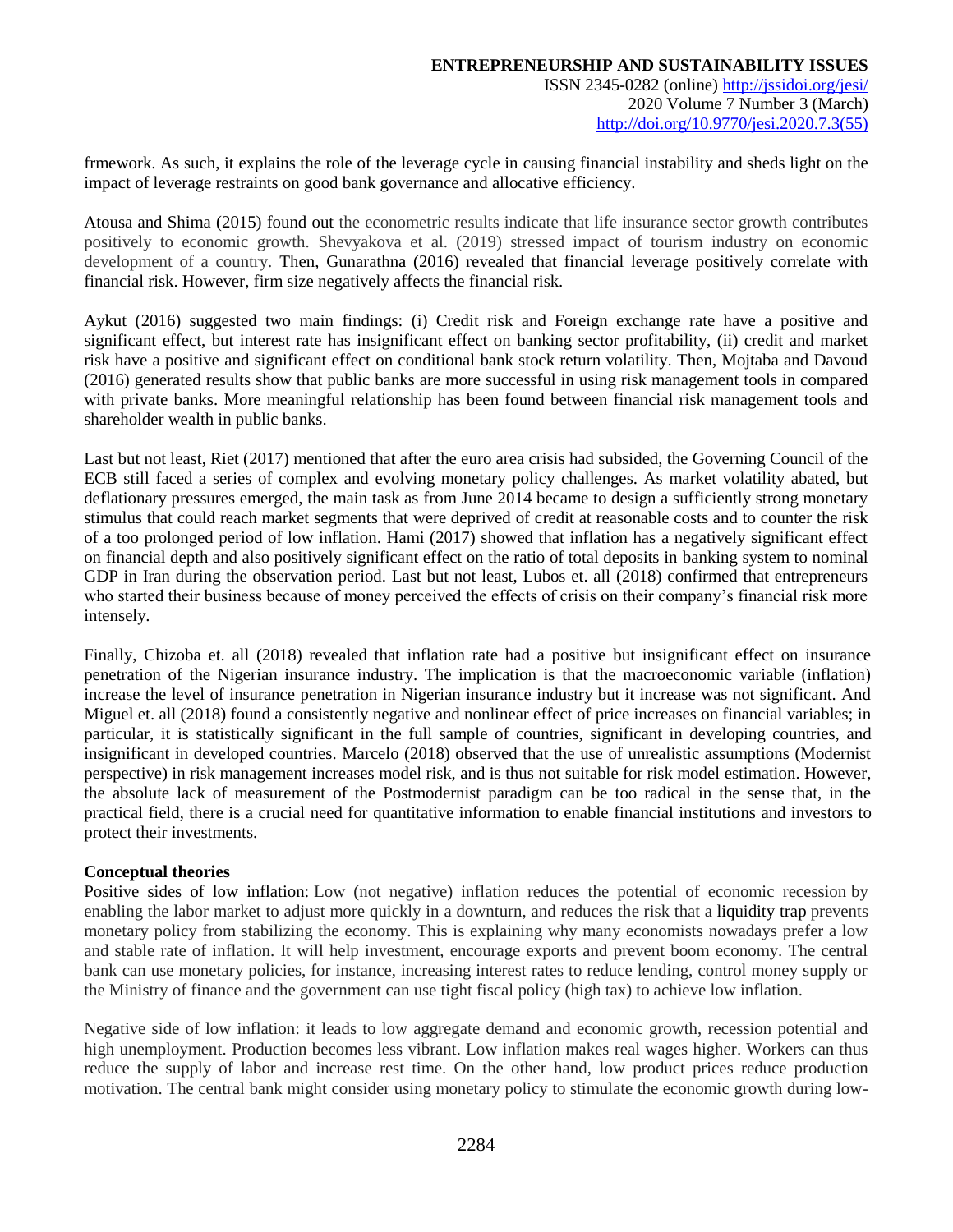ISSN 2345-0282 (online) <http://jssidoi.org/jesi/> 2020 Volume 7 Number 3 (March) [http://doi.org/10.9770/jesi.2020.7.3\(55\)](http://doi.org/10.9770/jesi.2020.7.3(55))

inflation environment. It means that an expansionary monetary policy can be used to increase the volume of bank loans to stimulate the economy.

There are various ways to classify risks. For instance, business risk can be categorized into: market risk, credit risk and operational risk. In banking operation, market risk includes interest rate risk, liquidity risk and foreign exchange rate risk.

On the other hand, risks can be classified into two types: systematic risk (such as market risk) and unsystematic risk. Systematic risk, known as market risk or volatility or undiversifiable risk, affects to the overall market. It cannot be avoided totally by diversification, but only by using asset allocation strategy. If you want to know the market risk, you can estimate beta (this study suggests 2 beta calculations: equity beta and asset beta, under debt leverage impact). Another example of systematic risk is interest rate risk which affects the whole market and the entire stocks.

Beta equals to 0: means the stock price uncorrelated to the market. Beta negative (less than 0): means the stock price go opposite to the market index. Beta equals to 1: means the portfolio moves in the same direction with the market and sensitive to market risk. Beta higher than  $(>)$  1: means there are more volatility, the portfolio moves in the same direction with the market and very sensitive to market risk. Beta between 0 and 1: i.e less volatility and stock price moves in the same direction with market index. Beta is a popular measure of market risk which cannot be eliminated by diversification due to its nature, but it can be insurable. Investors can only reduce a portfolio's exposure to systematic risk by sacrificing expected returns.

On the contrary, unsystematic risk, known as diversifiable risk or nonsystematic risk or residual risk, is specific risk in each industry or firm or security. For instance, risk coming from competitors in the market and market share will affect our business and profit. This kind of risk might be reduced via diversification strategy. So it is also called controllable risk. Unsystematic risk normally happens due to internal factors (ex. Employees, industry regulation change, manipulation in financial statements…) which are associated with that business only and affect a single stock or segment.

Risk can also be divided into various groups: market risk (due to risk factors such as interest rate, foreign exchange or stock price), market liquidity risk (a real example is the real estate market in Vietnam during the financial crisis 2007-2009), funding liquidity risk (unexpected outflow of funds), credit risk, operational risk (such as processing risk, IT system risk, legal risk, Human resource risk, reputational risk, Information risk, tangible asset risk).

Financial and credit risk in the bank system can increase when the financial market becomes more active and bigger, esp. with more international linkage influence. Hence, central banks, commercial banks, electrical and computer firms and the government need to organize data to analyze and control these risks, including market risk.

For the hotel, entertainment and tourism industry, high inflation may harm the electric companies and cause higher losses and increase the operational costs. In case of low inflation, interest rates may fall and hence, it is not a benefit for investment portfolio. Hence, risk assessment and control mechanisms are necessary for them to reduce these losses.

# **3. Methodology and data**

We use the data from the stock exchange market in Viet Nam (HOSE and HNX) during the post – low inflation time 2015-2017 to estimate systemic risk results. We perform both fundamental data analysis and financial techniques to calculate equity and asset beta values.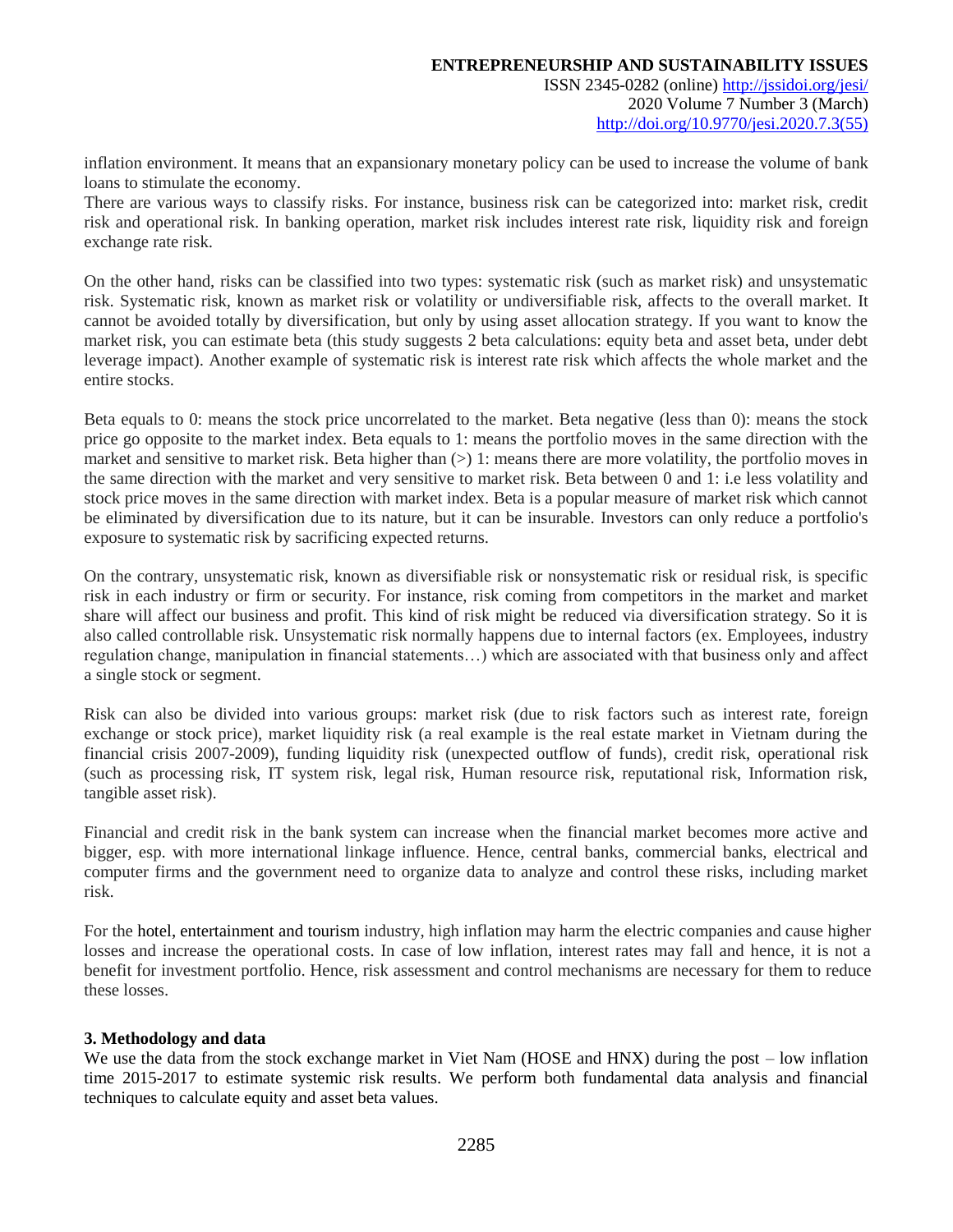In this study, analytical research method and specially, comparative analysis method is used, combined with quantitative data analysis. Analytical data is from the situation of listed hotel, entertainment and tourism firms in VN stock exchange.

We use quantitative research method to collect, gather quantifiable data from stock market and analyze data with mathematical techniques of calculating equity beta var and asset beta var during the period 2015-2017. This sampling method helped us a lot with the available data from the live stock market in public domain. We choose quantitative method because it is objective and investigational in nature.

We select a sample of 26 listed firms in three (3) industries or groups of company: hotel, entertainment and tourism sectors. Then, estimating equity beta has been done by using the traditional covariance formula, and we estimate asset beta under the impact of leverage. We also make a comparison of equity and asset beta values in these three (3) industries, calculate and analyze the gap between groups. We choose cross-industrial survey and sampling in a condition that these 3 industries are linked together in a whole financial system. This is, in fact, a simple random sampling, but we also pay attention to selecting key players in each category of three industries. The sample size will reflect and represent for the target market.

Under our beta calculation and comparison, we can draw a picture of the whole market risk of Vietnam electrical and computer industries. Hence, we can answer research questions or issues on how much market risk in each company group increases or decreases, and later we can figure out the above hypothesis test is true or false. Then, the research results can be generalized for the whole market.

Last but not least, government macroeconomic data are also collected and presented in 4 Exhibits. This will helps us to see the macro picture of Vietnam economy during the post-low inflation environment and through a long time (10-year periods). Our quantitative data are shown by tables, charts, graphs to make it easy to understand. In summary, quantitative method is mainly used because it helps to collect data quickly, concisely with reliable and accurate data. When we conduct this research, the number presents the honest picture of research and accurate, as well as less time consuming. It, hence, eliminated biasing of results which are fair in this study. In data analysis section, we also combine interpreting the data results and descriptive analytical method.

Finally, we use the results to suggest policy for both these enterprises, relevant organizations and government.

# **4. Main results**

# **4.1 General Data Analysis**

We get some analytical results form the research sample with 12 listed firms in the airline & tourism market, 8 hotel firms and 8 entertainment companies with the live data from the stock exchange.

# **4.2 Empirical Research Findings and Discussion**

In the below section, data used are from total 28 listed hotel, entertainment and tourism companies on VN stock exchange (HOSE and HNX mainly). Different groups are created and comparison of the calculation of risk data among 3 groups has been made.

Market risk (beta) under the impact of debt, includes: 1) equity beta; and 2) asset beta. We model our data analysis as in the below figure 1: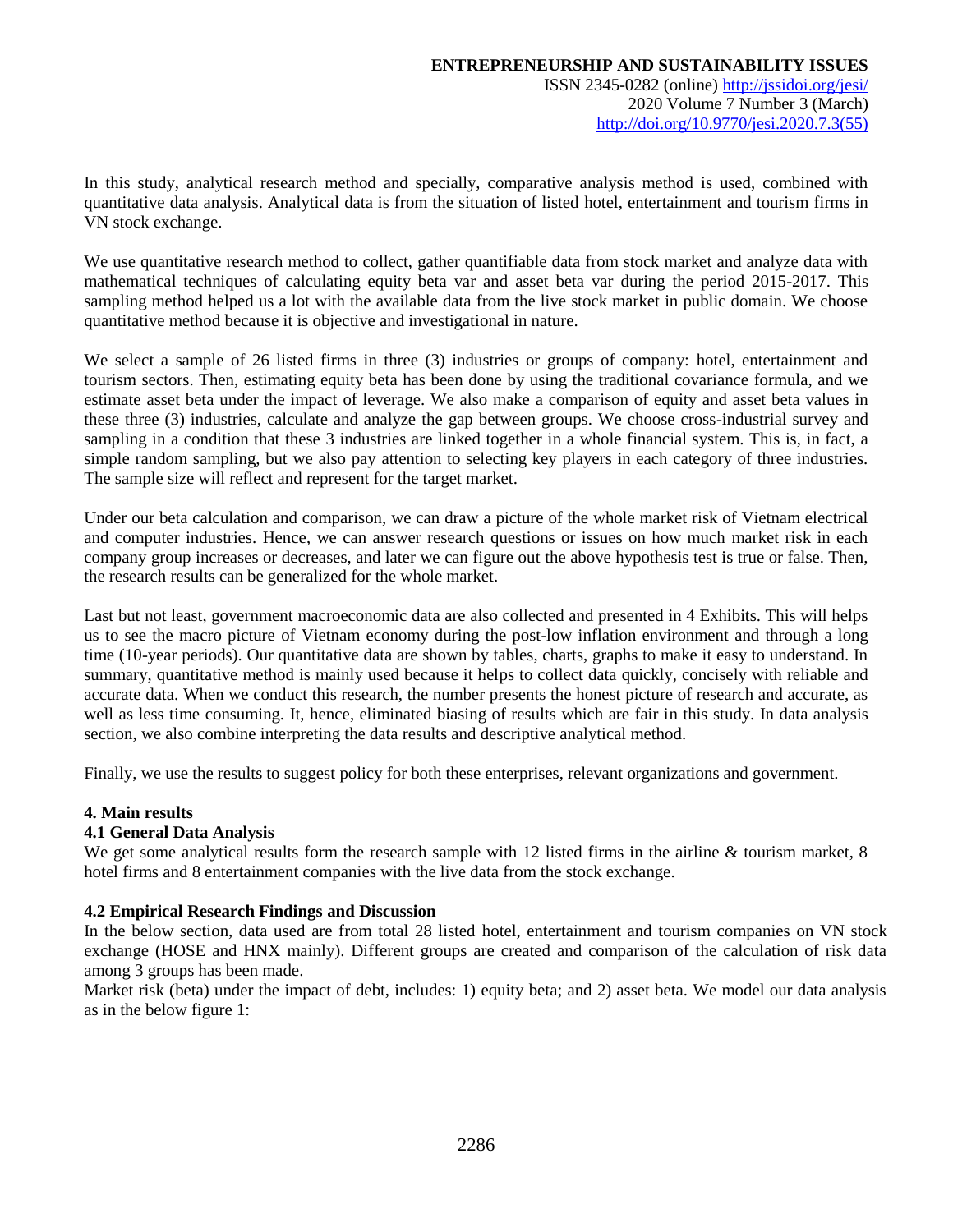ISSN 2345-0282 (online) <http://jssidoi.org/jesi/> 2020 Volume 7 Number 3 (March) [http://doi.org/10.9770/jesi.2020.7.3\(55\)](http://doi.org/10.9770/jesi.2020.7.3(55))

| <b>Post</b> – low inflation period | <b>Risk level</b> | <b>Risk level (asset   Other measures   </b> |          | Gap             |
|------------------------------------|-------------------|----------------------------------------------|----------|-----------------|
|                                    | (equity beta)     | beta)                                        |          |                 |
| <b>Entertainment group</b>         |                   |                                              |          |                 |
| <b>Hotel group</b>                 | Scenario          | Scenario                                     | Scenario | <b>Analysis</b> |
| Airline & tourism group            |                   |                                              |          |                 |

**Figure 1.** Analyzing market risk under two (2) scenarios: post – low inflation period 2015-2017 compared to the financial crisis 2007-2009

A. Airline & tourism industry during the post – low inflation environment (see table 1):

**Table 1.** The Volatility of Market Risk (beta) of airline and tourism industry in the post- low inflation environment 2015-2017

|                |                       | $2015-2017$ (post - low inflation) |                                       |                           |                                                        |
|----------------|-----------------------|------------------------------------|---------------------------------------|---------------------------|--------------------------------------------------------|
| Order No.      | Company<br>stock code | <b>Equity beta</b>                 | Asset beta (assume<br>$debt beta = 0$ | <b>Financial leverage</b> | <b>Note</b>                                            |
|                | <b>CTC</b>            | $-0.185$                           | $-0.065$                              | 64.6%                     |                                                        |
| 2              | <b>DLC</b>            |                                    |                                       |                           |                                                        |
| 3              | <b>DLV</b>            |                                    |                                       |                           |                                                        |
| $\overline{4}$ | <b>FDT</b>            | 0.127                              | 0.035                                 | 72.7%                     |                                                        |
| 5              | <b>HOT</b>            | $-0.704$                           | $-0.528$                              | 25.0%                     |                                                        |
| 6              | <b>PDC</b>            | 0.654                              | 0.488                                 | 25.4%                     | assume debt beta $= 0$ ;<br>debt ratio as in F.S 2015; |
| 7              | PGT                   | 0.490                              | 0.483                                 | 1.5%                      | FL calculated as total debt/total capital              |
| 8              | TCT                   | 0.097                              | 0.093                                 | 5.0%                      |                                                        |
| 9              | TTR                   |                                    |                                       |                           |                                                        |
| 10             | MAS                   | 0.220                              | 0.000                                 | 48.8%                     |                                                        |
| 11             | <b>HVN</b>            | 0.020                              | 0.003                                 | 86.4%                     |                                                        |
| 12             | VJC                   | 0.113                              | 0.020                                 | 82.2%                     |                                                        |

The above table shows us there is no firm having beta higher than 1.

Table 2. The Statistics of Volatility of Market Risk (beta) of airline and tourism industry in the post- low inflation environment 2015-2017

|                                                                               |                    | $2015-2017$ (post - low inflation)   |  |  |
|-------------------------------------------------------------------------------|--------------------|--------------------------------------|--|--|
| <b>Statistic results</b>                                                      | <b>Equity beta</b> | Asset beta (assume debt beta $= 0$ ) |  |  |
| MAX                                                                           | 0.654              | 0.488                                |  |  |
| MIN                                                                           | $-0.704$           | $-0.528$                             |  |  |
| <b>MEAN</b>                                                                   | 0.092              | 0.059                                |  |  |
| VAR                                                                           | 0.1509             | 0.0917                               |  |  |
| Note: Sample size : 12 (We just take a sample of 12 firms to make comparison) |                    |                                      |  |  |

The gap between max and min values is 1.358, which means higher than that of hotel industry.

Both equity beta max value and equity beta mean value are lower than 1, which is acceptable in this industry.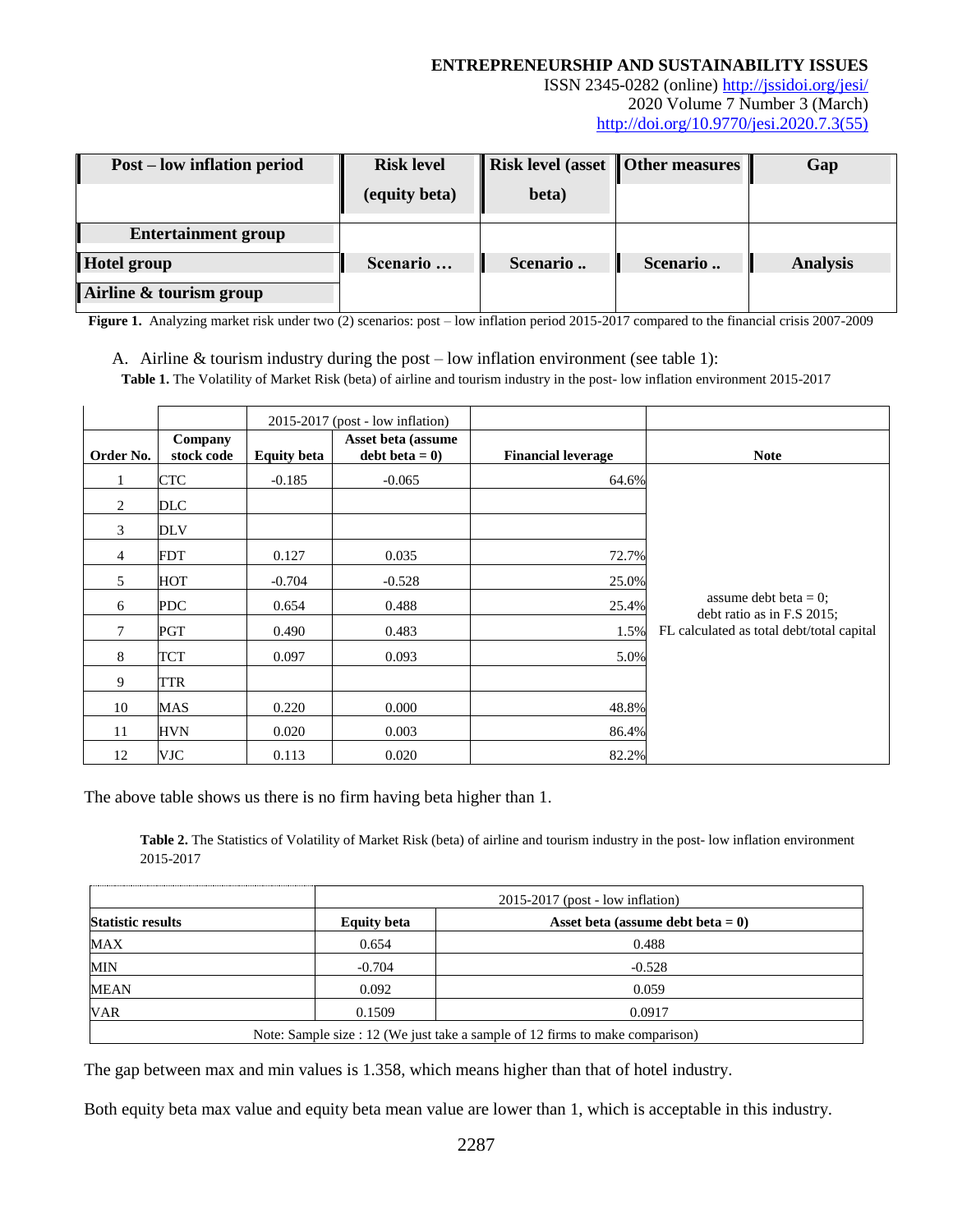$1.400 \frac{1}{11207}$ 1.084  $1.200 -$ 1.000  $0.800 - 0.654$ 0.605 488 0.600 2007-2009 (crisis) 0.430 0.400  $\blacksquare$  2015-2017 (post-092 0.200 low inflation) 0.000 

Asset beta max, asset beta var and asset beta mean values have been decreasing, as shown in the above table. It shows us the debt leverage impact on reducing the risk level.

**Chart 1**. Statistics of Market risk (beta) in VN airline and tourism industry in the post – low inflation period 2015-2017 compared to the financial crisis 2007-2009

The above table1 shows us that there is no firm with beta values  $> 1$ . And table 2 shows that beta mean values are  $acceptable < 1$ .

We summarize the data in the above chart 1 as the analysis follows:

For the airline and tourism industry, different from hotel industry, the market risk volatility has been just slightly decreasing during the post-low inflation environment (2015-17) as shown by equity beta var in the above chart, whereas the risk level (equity and asset beta mean) decreased much. We also realize that there is a big gap between equity beta max in the crisis (1.207 and 1.084) compared to those in the post-L inflation time (0.654 and 0.488).

B. Hotel Industry during the post – low inflation environment: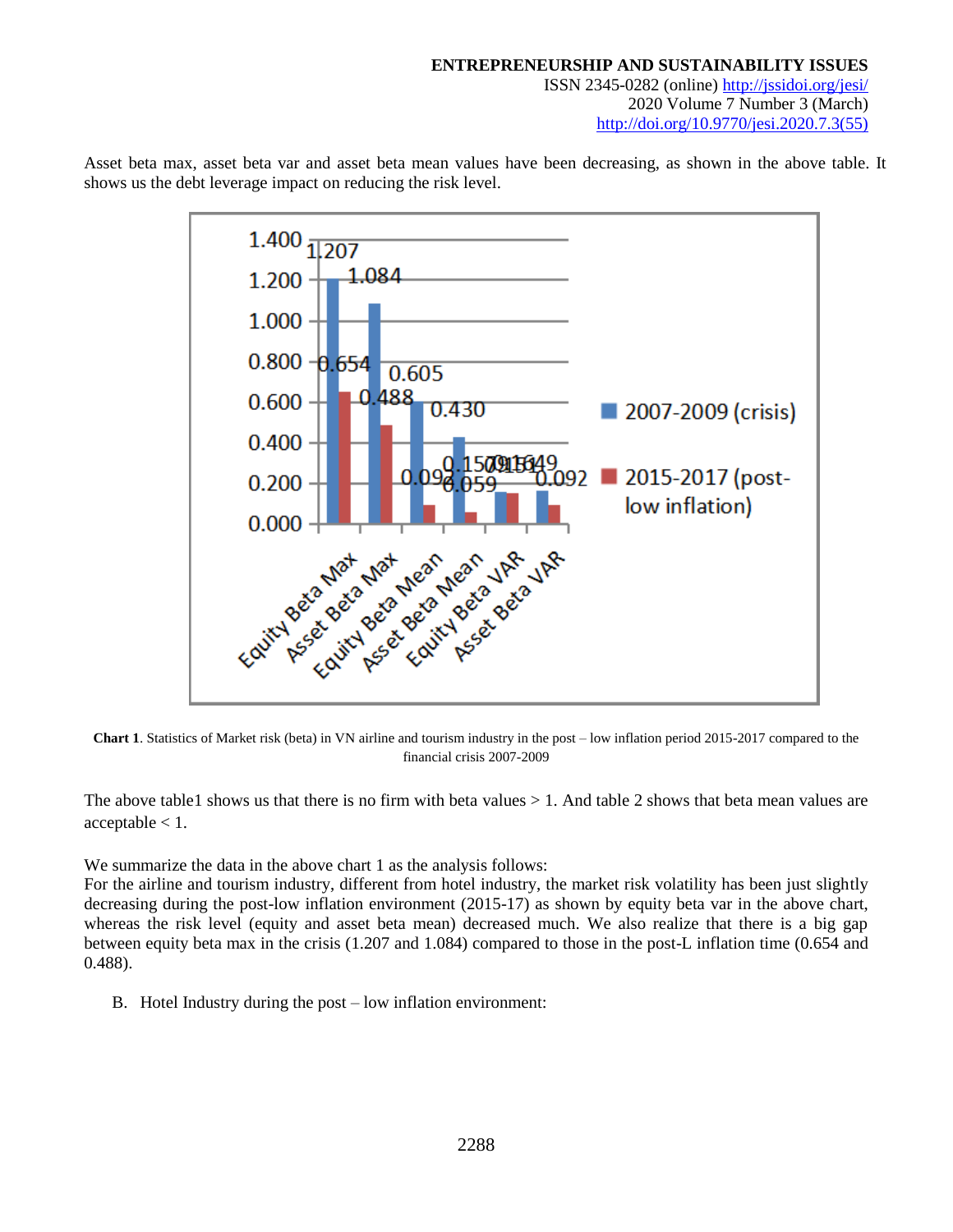ISSN 2345-0282 (online) <http://jssidoi.org/jesi/> 2020 Volume 7 Number 3 (March)

[http://doi.org/10.9770/jesi.2020.7.3\(55\)](http://doi.org/10.9770/jesi.2020.7.3(55))

**Table 3.** The Volatility of Market Risk (beta) of Hotel industry in the post- low inflation environment 2015-2017

|           |                       |                    | $2015-2017$ (post - low inflation)    |                    |                                              |
|-----------|-----------------------|--------------------|---------------------------------------|--------------------|----------------------------------------------|
| Order No. | Company stock<br>code | <b>Equity beta</b> | Asset beta (assume debt<br>$beta = 0$ | Financial leverage | <b>Note</b>                                  |
|           | <b>DLD</b>            | $-0.111$           | $-0.047$                              | 58.1%              |                                              |
| 2         | DXL                   | $-0.383$           | $-0.128$                              | 66.7%              |                                              |
| 3         | MTC                   | 0.016              | 0.015                                 | 5.9%               | assume debt beta $= 0$ ;                     |
| 4         | OCH                   | $-0.277$           | $-0.106$                              | 61.9%              | debt ratio as in F.S 2015;                   |
| 5.        | SGH                   | $-0.040$           | $-0.027$                              | 33.5%              | FL calculated as total debt/total<br>capital |
| 6         | VIR                   | $-0.059$           | $-0.055$                              | 7.4%               |                                              |
| 7         | VNG                   | $-0.042$           | $-0.018$                              | 55.8%              |                                              |
| 8         | <b>DAH</b>            | 0.004              | 0.001                                 | 70.0%              |                                              |

The above table 3 shows us there is no company having beta higher than 1. And asset beta values have been decreased.

**Table 4.** The Statistics of Volatility of Market Risk (beta) of Hotel industry in the post- low inflation environment 2015-2017

|                          | $2015-2017$ (post - low inflation) |                                      |  |  |
|--------------------------|------------------------------------|--------------------------------------|--|--|
| <b>Statistic results</b> | <b>Equity beta</b>                 | Asset beta (assume debt beta $= 0$ ) |  |  |
| MAX                      | 0.016                              | 0.015                                |  |  |
| MIN                      | $-0.383$                           | $-0.128$                             |  |  |
| <b>MEAN</b>              | $-0.112$                           | $-0.045$                             |  |  |
| <b>VAR</b>               | 0.0204                             | 0.0025                               |  |  |
|                          | Note: Sample size : 8              |                                      |  |  |

The gap between max and min values is 0.399, which means lower than that of tourism group. Both equity beta max and equity beta mean values are lower than 1, which is acceptable in this industry.

Also, asset beta var has been decreased considerably, as shown in the above table. It shows us the debt leverage impact on reducing the risk level.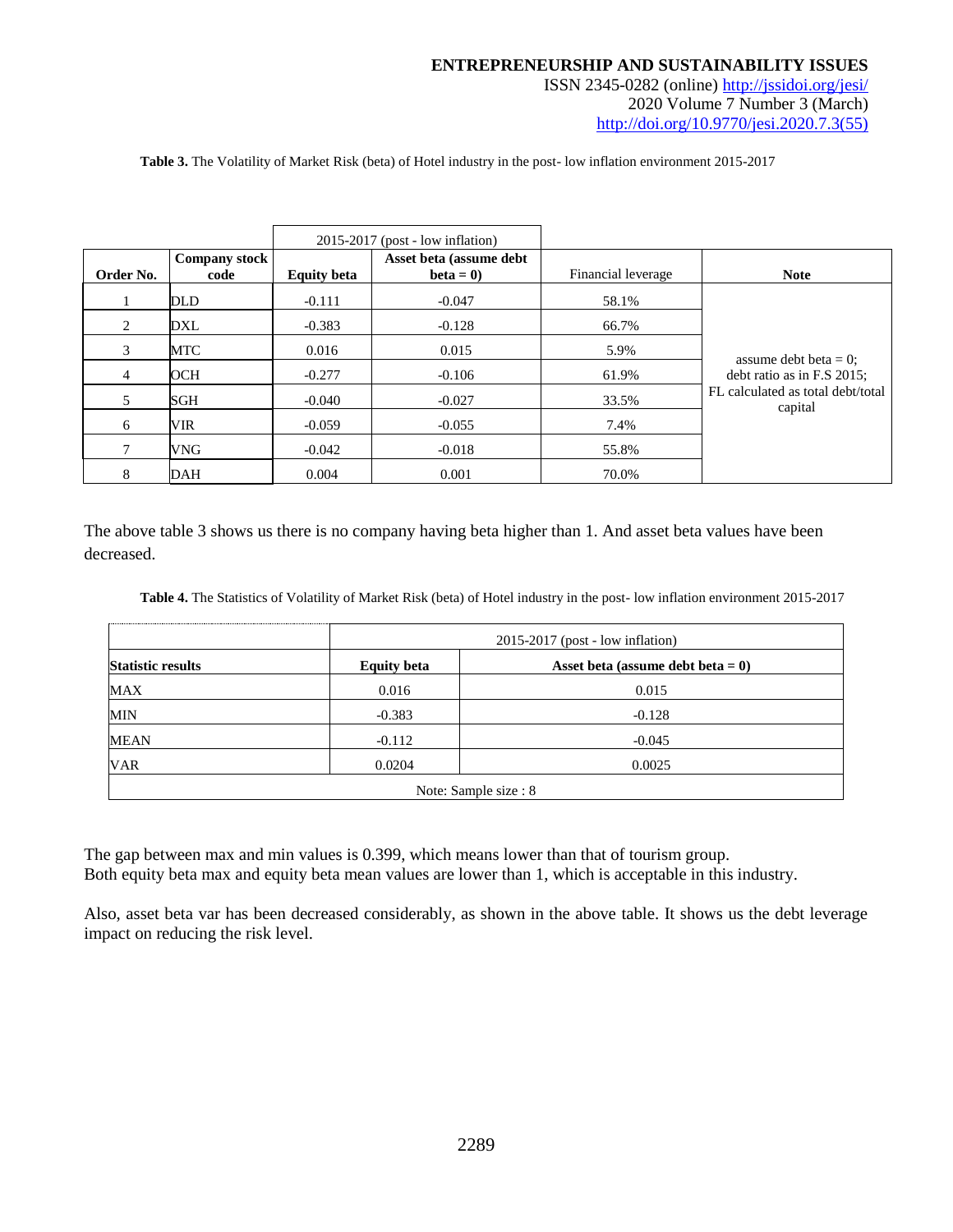ISSN 2345-0282 (online) <http://jssidoi.org/jesi/> 2020 Volume 7 Number 3 (March)





2007-2009

The above table 3 shows us that there is no firm with beta values > 1. And table 4 shows that beta mean values are small and negative.

We summarize the data in the above chart as the analysis follows:

For the hotel industry, the market risk level has been reduced during the post-low inflation environment (2015-17) as shown in the above chart, while the risk fluctuation has decreased much (equity and asset beta var). We also realize that there is a big gap between equity beta max in the crisis (0.978 and 0.415) compared to those in the post-L inflation time (0.015 and 0.015).

Entertainment Industry during the post – low inflation environment: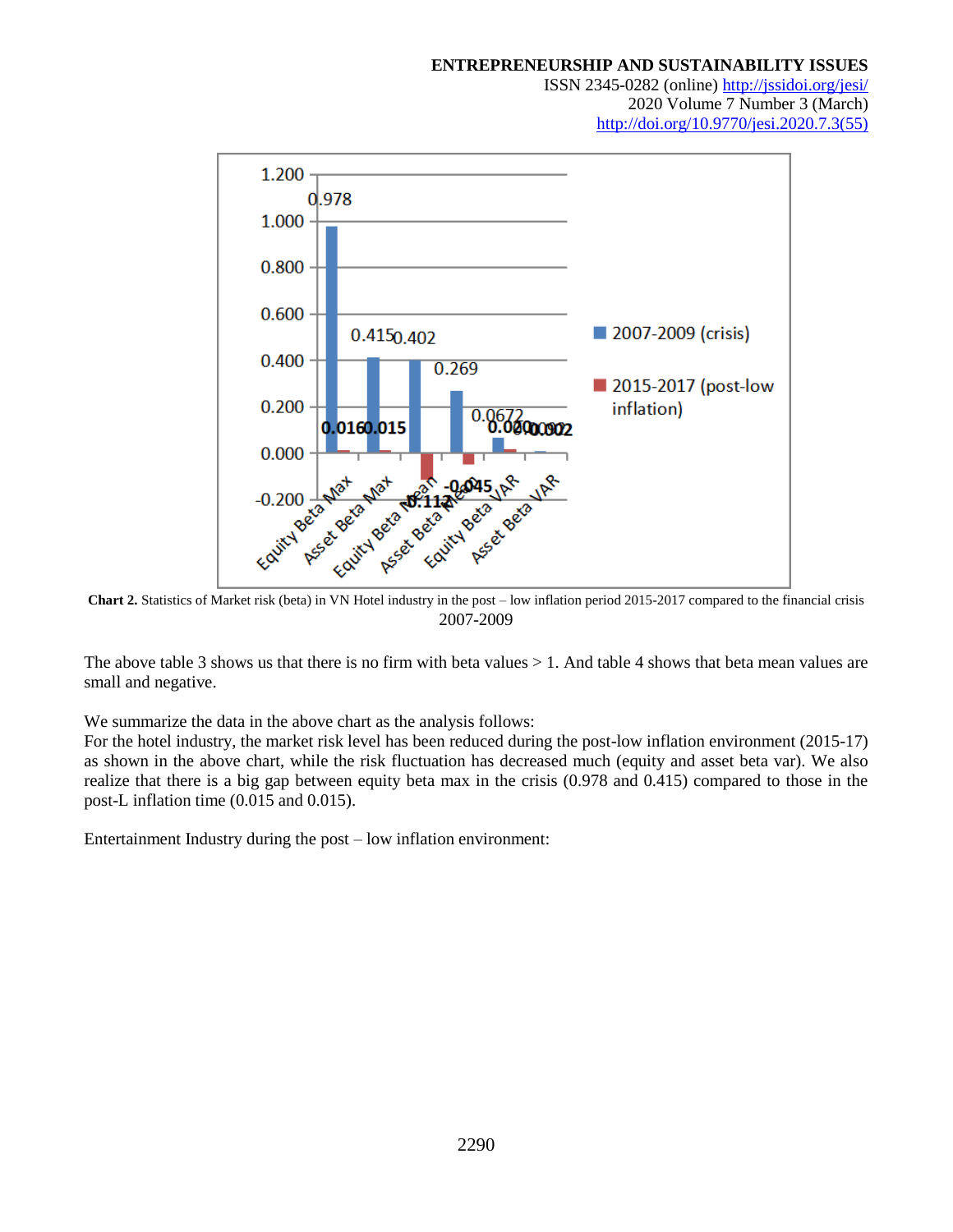ISSN 2345-0282 (online) <http://jssidoi.org/jesi/> 2020 Volume 7 Number 3 (March) [http://doi.org/10.9770/jesi.2020.7.3\(55\)](http://doi.org/10.9770/jesi.2020.7.3(55))

|                |                       |                       | $2015-2017$ (post - low inflation)    |                           |                          |
|----------------|-----------------------|-----------------------|---------------------------------------|---------------------------|--------------------------|
| Order<br>No.   | Company<br>stock code | <b>Equity</b><br>beta | Asset beta (assume<br>debt beta $= 0$ | <b>Financial leverage</b> | <b>Note</b>              |
|                | DNT                   | 0.220                 | 0.169                                 | 23.3%                     |                          |
| 2              | <b>DSN</b>            | 0.014                 | 0.014                                 | 4.5%                      |                          |
| 3              | GTT                   | $-0.099$              | 0.015                                 | 115.6%                    | assume debt beta = $0$ ; |
| $\overline{4}$ | <b>RIC</b>            | 0.490                 | 0.384                                 | 21.6%                     | debt ratio as in F.S.    |
| 5              | VPL                   | N/A                   | N/A                                   | N/A                       | 2015; FL calculated as   |
| 6              | <b>HES</b>            | 0.013                 | 0.011                                 | 12.5%                     | total debt/total capital |
| 7              | VEF                   | 0.486                 | 0.482                                 | 0.9%                      |                          |
| 8              | <b>BTV</b>            | 0.011                 | 0.009                                 | 24.0%                     |                          |

**Table 5.** The Volatility of Market Risk (beta) of Entertainment Industry in the post- low inflation environment 2015-2017 (Source: Vietnam stock exchange. Note: N/A: data of listed firm not available)

The above table shows us there is only 1 company having negative beta. And asset beta values have been decreased.

Table 6. The Statistics of Volatility of Market Risk (beta) of Entertainment Industry in the post- low inflation environment 2015-2017

|                          | $2015-2017$ (post - low inflation) |                                      |  |
|--------------------------|------------------------------------|--------------------------------------|--|
| <b>Statistic results</b> | <b>Equity beta</b>                 | Asset beta (assume debt beta $= 0$ ) |  |
| MAX                      | 0.490                              | 0.482                                |  |
| MIN                      | $-0.099$                           | 0.009                                |  |
| MEAN                     | 0.162                              | 0.155                                |  |
| <b>VAR</b>               | 0.0585                             | 0.0402                               |  |
| Note: Sample size : 8    |                                    |                                      |  |

The gap between max and min values is 0.589, which means lower than that of tourism industry. We also see equity beta max value and equity beta mean value < 1: It is acceptable in this industry.

Asset beta max, asset beta var and asset beta mean values have been decreased considerably, as shown in the above table 5. It shows us the debt leverage impact on reducing the risk level.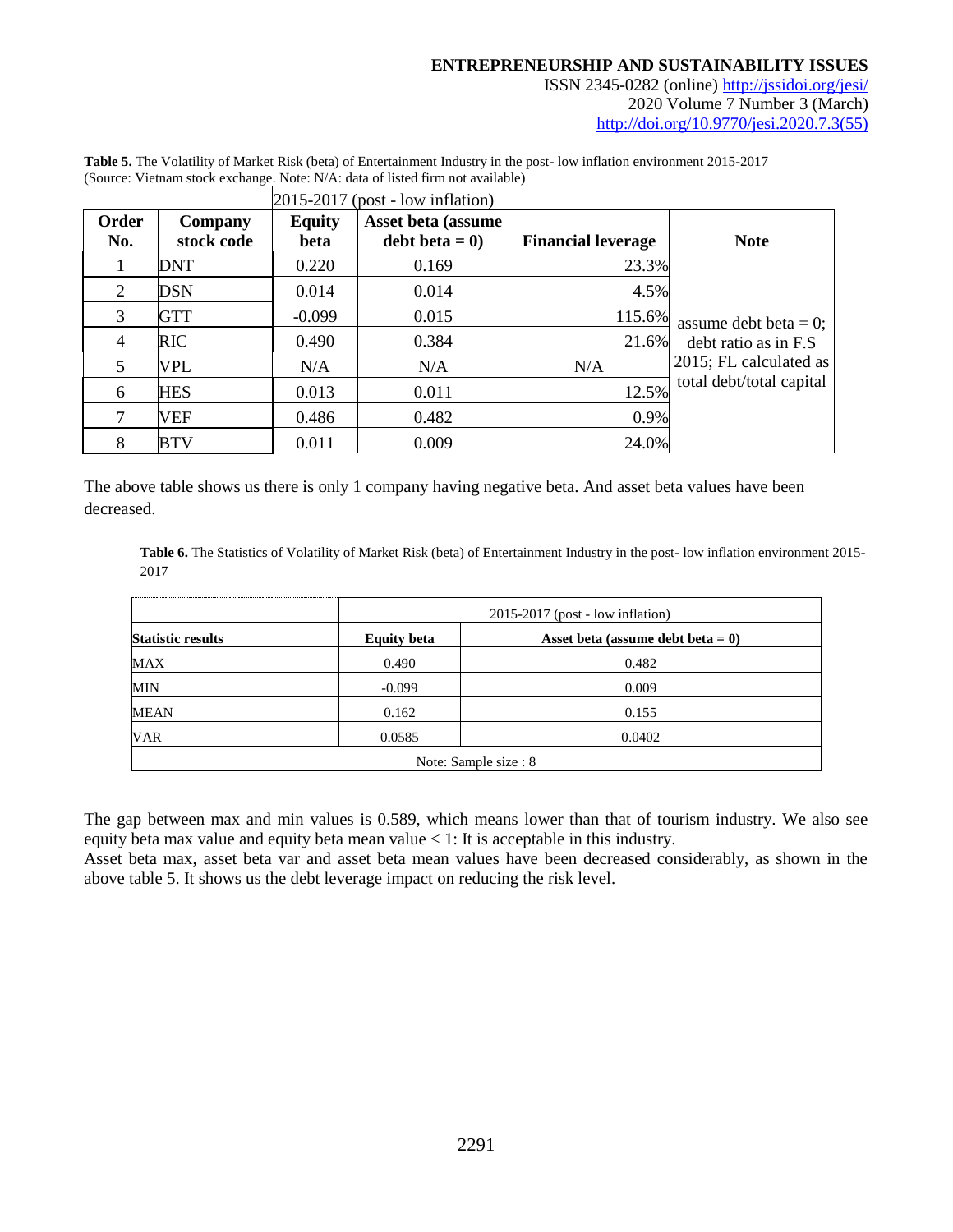ISSN 2345-0282 (online) <http://jssidoi.org/jesi/> 2020 Volume 7 Number 3 (March) [http://doi.org/10.9770/jesi.2020.7.3\(55\)](http://doi.org/10.9770/jesi.2020.7.3(55))



**Chart 3.** Statistics of Market risk (beta) in VN Entertainment industry in the post – low inflation period 2015-2017 compared to the financial crisis 2007-2009

The above table 5 shows us that there is no firm with beta values  $> 1$ . And table 6 shows that beta mean values are acceptable < 1. We summarize the data in the above chart 3 as the analysis follows:

For the entertainment industry, different from hotel industry, the market risk level has been decreasing during the post-low (L) inflation environment (2015-17) as shown by equity beta mean in the above chart, while the risk fluctuation has been reduced (equity beta var). We also realize that there is a big gap between equity beta max in the crisis (1.167 and 0.94) compared to those in the post-L inflation time (0.49 and 0.482).Comparison of three (3) industries: Hotel, entertainment, airline & tourism (in Chart 4)



**Chart 4.** Statistics of Market risk (beta) in 3 industries in the post – low inflation period 2015-2017: Hotel, entertainment, airline & tourism industry group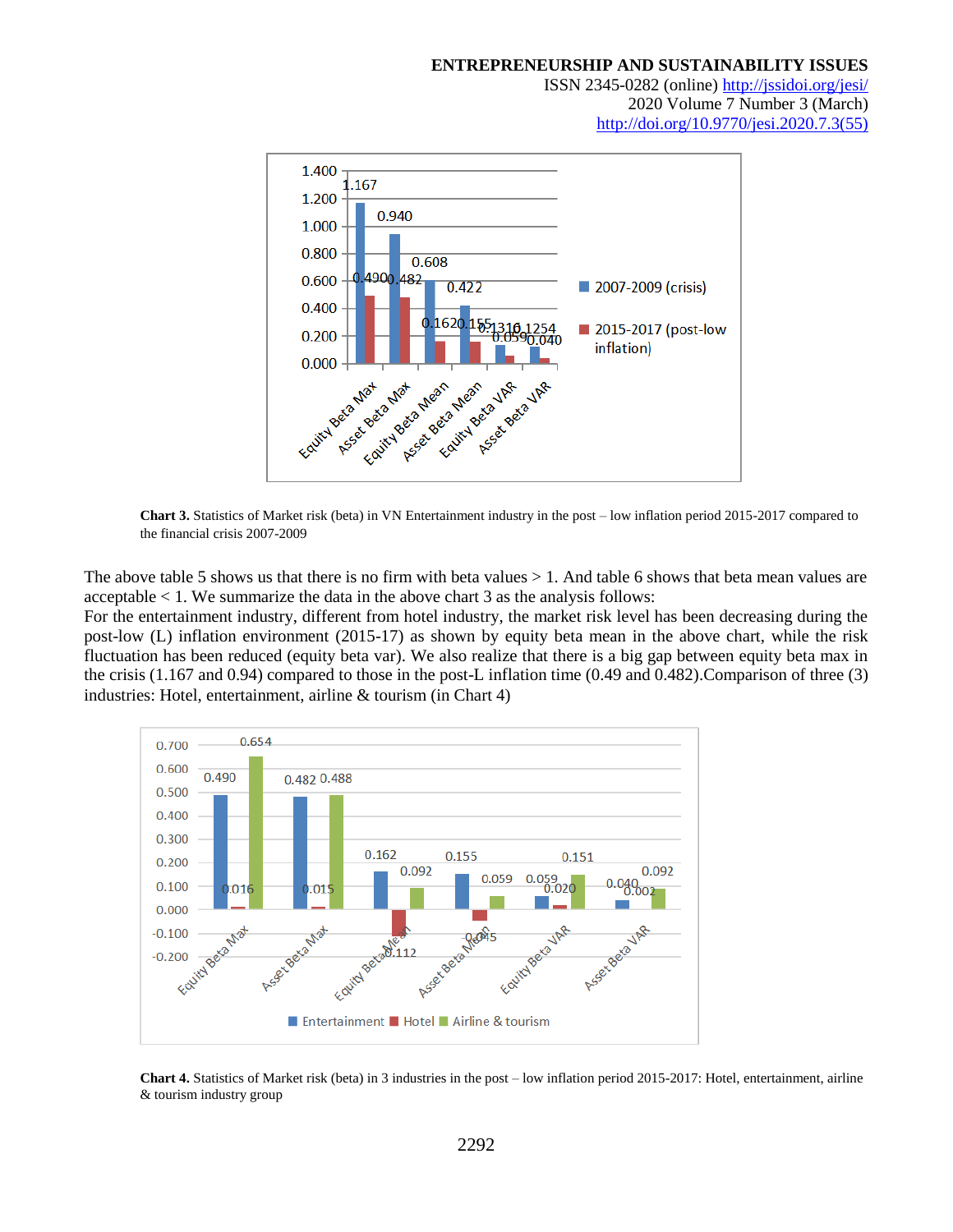ISSN 2345-0282 (online) <http://jssidoi.org/jesi/> 2020 Volume 7 Number 3 (March) [http://doi.org/10.9770/jesi.2020.7.3\(55\)](http://doi.org/10.9770/jesi.2020.7.3(55))

Based on the above calculation result table, we analyze data as follows:

Firstly, the above chart tells us value of equity beta mean in the airline & tourism and hotel industries are lower than that of entertainment industry, which means lower risk level.

Then, shown by equity beta var, risk volatility in the hotel industry is the lowest, while that in airline & tourism industry is the highest.

# **4. Risk analysis**

Inflation can affect negatively on market capitalization, but low inflation could be beneficial to economic recovery and might have benefits for financial system as investors can perform more transactions. However, Vietnam inflation rate in 2015 is at a low level, still acceptable, in the context that global economies in many developed countries also reached low rate.

Furthermore, when the Vietnam financial system has been becoming more active and bigger in size, there will be potential risk, esp. in the context of the global impact from international financial markets became bigger.

There are several factors affecting market risk level and fluctuation including, but not limited to: the entire financial market instability of global financial or economic crisis or catastrophic events can cause market risk, or fluctuations and volatility interest rates, foreign exchange rate or stock price.

# **5. Discussion for further researches**

We can continue to analyze risk factors behind the risk scene (risk increasing as above analysis) in order to recommend suitable policies and plans to control market risk better. Also, the role of risk management and risk managers need to be developed more.

Specifically, Vietnam stock market has been established and developed since 2005-2006 until now, it has gained a lot of operational experiences with many newly-established companies, and some bankruptcies as well. Our analysis stated the risk level of Hotel, entertainment, airline & tourism group has been decreasing, but risk management tools always needed to enhance to prevent losses happened as it was in the financial crisis 2007- 2009.

Vietnam Hotel, entertainment, airline & tourism companies can reduce risk by using reinsurance contracts and improve risk management practices, or perform good contract appraisal, or improving customer service to receive, evaluate customer awareness and client feedback to have proper plans to reduce customer complaints.

For all three (3) financial industries: Hotel, entertainment, airline & tourism companies, in order to reduce risk, they all need to enhance corporate governance structure, mechanisms and standards. Vietnam Hotel, entertainment, airline & tourism firms, as well as in other developing and developed countries, need to adapt to international corporate governance standards which are standardized and recommended by many international organizations such as ADB, OECD, IFC, WB, ECODA, CFA…. In addition to, these financial service firms also pay attention to technology, process and esp., to people or human resources in order to train them about risk management tools and practices to reduce business risk. Establish risk management team will help to manage all market risk, credit risk and operational risk. This risk management team, with management accountability and with experienced supervisory board, will bring together risk management model assessment, technology expertise and regulatory experience. To put in another word, the need of risk management and corporate governance has been increasing since the financial crisis 2007-2009. The roles of risk team and roles of compliance officer, internal control (self-control) and audit committee need to be clarify more in management system. Even in some specific cases, some companies might consider hiring a third-party firm (for example, law firm) to perform risk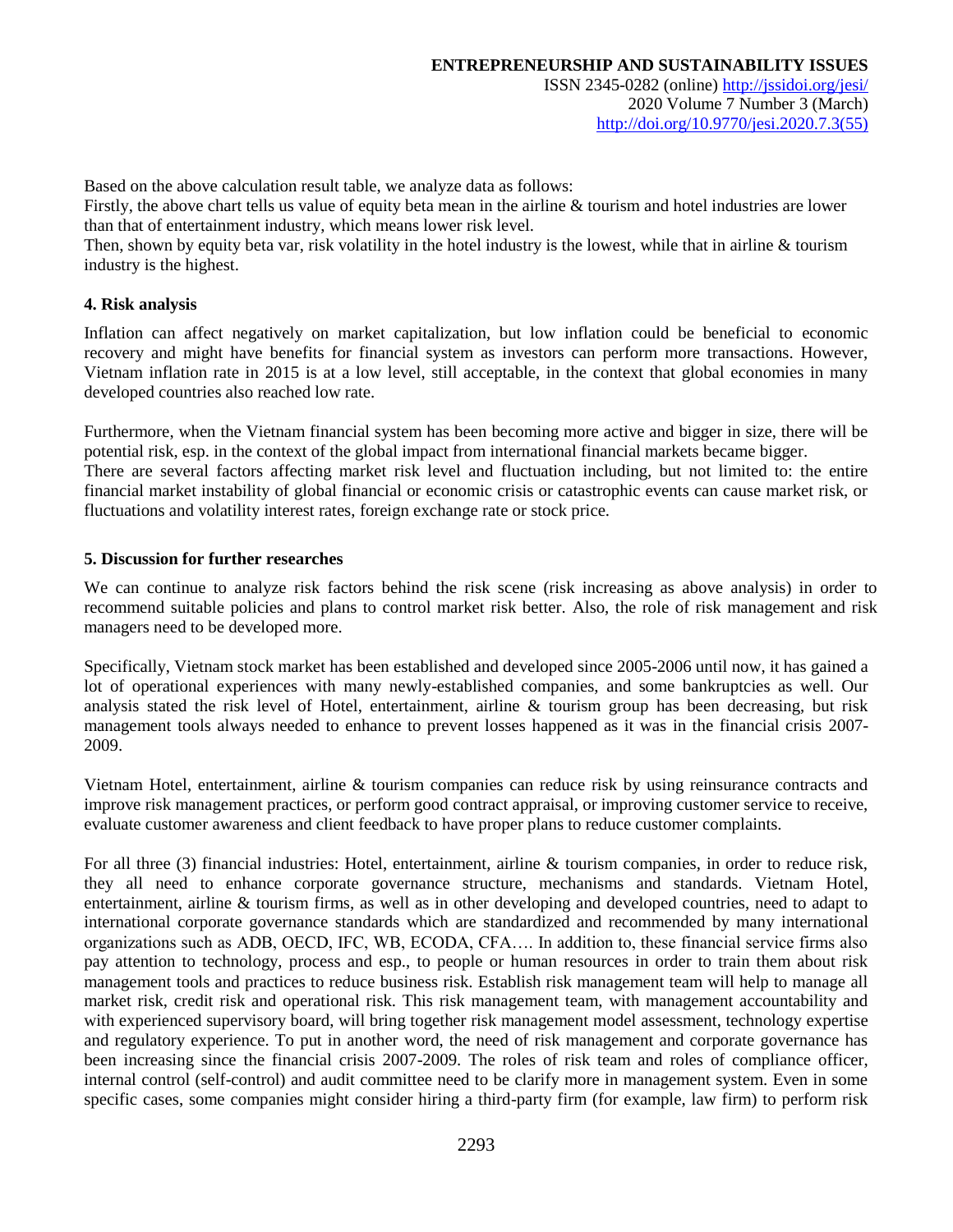ISSN 2345-0282 (online) <http://jssidoi.org/jesi/> 2020 Volume 7 Number 3 (March) [http://doi.org/10.9770/jesi.2020.7.3\(55\)](http://doi.org/10.9770/jesi.2020.7.3(55))

management activities. Not only Hotel, entertainment, airline & tourism firms take care of operational risks and technology-driven change and higher competition level, but also they manage financial risks. The fundamental step is to quantify market risk or financial risks with a risk management model which is cost-effective and analyzes or involves risk factors. Therefore, it is necessary to consider and evaluate both benefits and drawback of implementing cost saving risk functions. Another thing to consider is the biases happening and affecting the decision making process in many Hotel, entertainment, airline & tourism companies; hence, we need to reduce bias when making decision by using debate techniques to recognize them and then, eliminate biases to achieve a fair and true decision. For better and transparent processes to eliminate financial risks, Hotel, entertainment, airline & tourism firms also take care of implementing ISO 9001 standards to build up their operational processes for all functions and departments. Financial risk could be considered as one of core arts of strategic planning.

Market risk or systematic risk can be insurable or reduce through hedging techniques. The meaning of hedging just similar to insurance, i.e hedge and reduce losses when an unexpected event or bad scenario in future happens. For instance, investors might buy and use options to hedge risk, or reduce risk of a stock or portfolio when the price of the underlying asset goes down. Another method to avoid market risk is choosing modern portfolio theory to identify investor risk tolerance and then build an optimal portfolio by using statistical measures to examine the correlation between assets, between risk and returns. Using statistical techniques and software constructs an efficient frontier which shows a linear relationship between risk and return. Portfolio managers and investors and firms might consider using hedging techniques to manage and reduce their exposure to risk. Hedging, known as using financial instruments or derivatives such as options and future, helps you to reduce losses, rather than making money and you have to pay premium or cost of hedging (this is the price of hedging). Our discussion on risk factors, risk management framework, and risk management model here might be applied and might be true for several developing countries in which central bank and bank system play a major role and leading role in corporate restructuring, and with the young, newly established and active stock market.

For investment strategy, it depends on risk attitude of each investor when they choose a portfolio based on risk level measured by beta values. For instance, risk-adverse investors may prefer stocks with beta less than 1 so that they will reduce losses when the market declines sharply. On the other hand, risk takers might prefer stocks with higher beta which aim for higher profits.

As we can see from Exhibit 1, the risk management plan and scheme need to be put in the context that Vietnam economy has controlled inflation well in many years (4-5%), and achieved good GDP growth rate (see Exhibit 2) annually more than 5%. Also, in the whole picture of the local economy, loan growth rate also slightly decreases and has been controlled at rate of about 16% (see exhibit 3) whereas the lending rate tends to reduce and the gap between deposit rates and borrowing rates also have been shorten since 2017.

# **6. Conclusion and policy suggestion**

In general, Hotel, entertainment, airline & tourism companies system in Vietnam have been contributing significantly to the economic development and GDP growth rate of more than 6-7% in recent years (see Exhibit 2). The above analysis shows us that most of risk measures (equity beta max, mean and var) are decreasing under leverage impact during the post-low inflation period. However, these 3 groups of companies in Vietnam need to continue increase their corporate governance system, structure and mechanisms, as well as their competitive advantage to control risk better. For instance, Hotel, entertainment, airline & tourism system might consider proper measures and plans to manage bad scenarios in future. Another way is increasing productivity while reducing management or operational costs. It is the time for our Hotel, entertainment, airline & tourism companies to set a private budget for risk management practices and risk management team, not only foresee the risk and opportunity to capitalize on. In many big corporations, they organize not only ALM committee and audit committee but also risk management committee (might cover and have a linkage with Human resource, IT, Legal, compliance and Public relation departments) in their corporate governance structure to foresee, access and manage market risk, credit risk and operational risk. They also need to clearly define responsibilities, tasks and roles between divisions,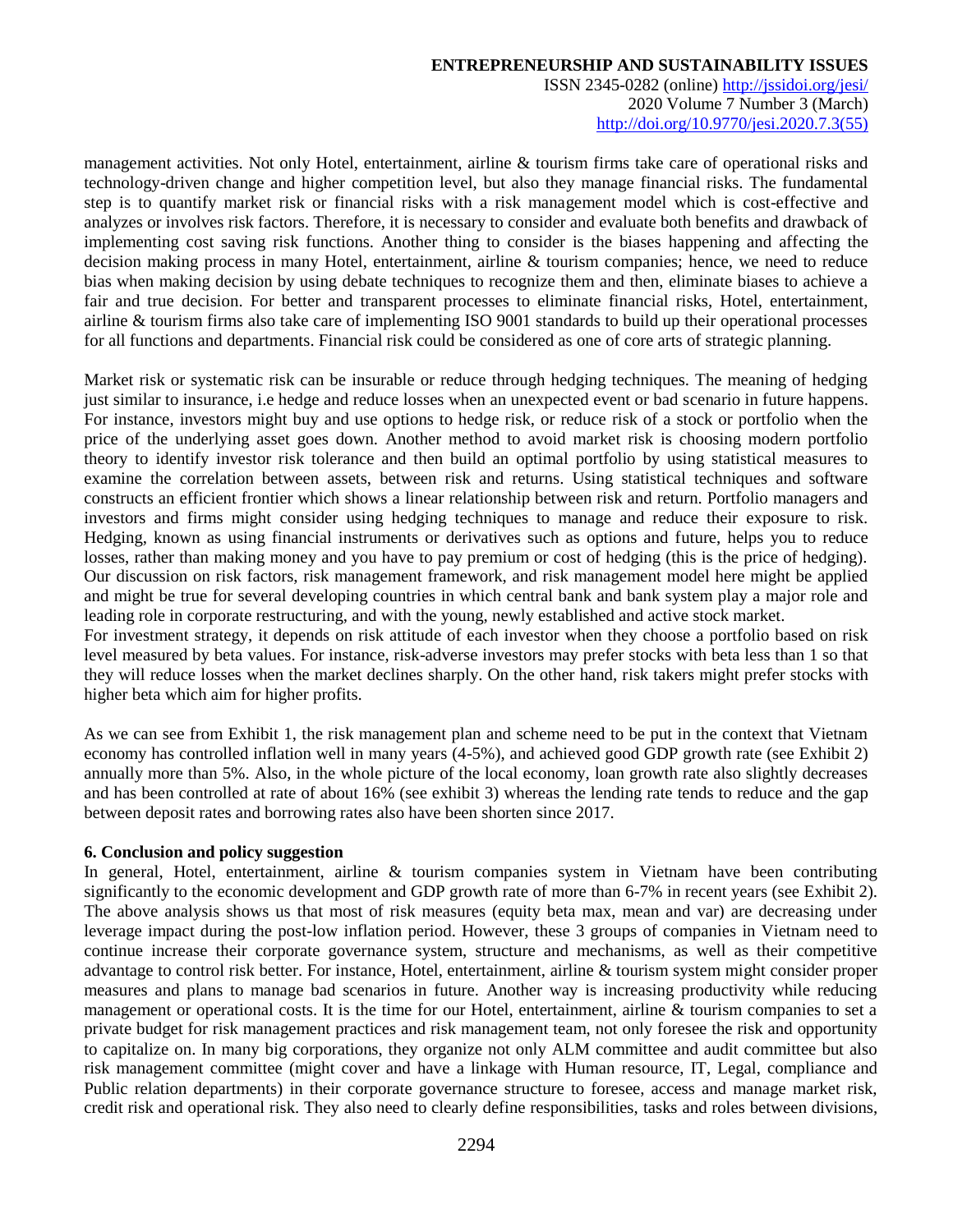code of conduct and ethical guidelines, set clear reporting lines and control measures and head quarter, group and branch levels. We can continue to expand risk governance discussion in Hotel, entertainment, airline & tourism sector in order to standardize risk management framework and build up organization characteristics.

This research paper provides evidence that the market risk potential has decreased under the impact of debt leverage in 2015-2017 post-low inflation period (looking again chart 1 – equity and asset beta mean values), while the Exhibit 3 also suggests that the credit growth rate increased in 2016 and slightly decrease in later years (2017- 2018). It means that the local economy is trying to control credit growth reasonably and logically, however we need to analyze risk factors more carefully to reduce more market risk. Additionally, central banks and other governmental bodies also need to evaluate good impact of debt leverage and continue to issue suitable credit programs rationally and loan packages to various economic sectors to both stimulate the economic growth and reduce market risk.

This research paper generates quantitative results on market risk in order to give warning for specific industry in case there is any high increase in market risk level and volatility. From this, Hotel, entertainment, airline & tourism companies might continue to measure and control risk level more rationally and better. They can build their own risk management model to evaluate and measure market risk and other risks periodically, annually. Good risk management involves the meanings of identifying, assessing and mitigating risk.

Last but not least, as it generates the result that the risk level became lower under the leverage impact in the postlow inflation period, the government and relevant bodies such as Ministry of Finance and State Bank of Vietnam need to consider proper financial policies (including a combination of fiscal, monetary, exchange rate and price control policies) aiming to reduce/control the risk better and hence, help the stock market, 3 above groups as well as the whole economy become more stable in next development stage. For these firms, they need policies to encourage SMEs development and capital to participate in global supply chain.

The global financial crisis has passed since 2007-2009, but several corporate scandals and bankruptcies still left lessons for failures in risk management and corporate governance framework and structure of financial institutions and corporations. It is the time for our Hotel, entertainment, airline & tourism firms to enhance standards and mechanisms as well as new perspectives in management, corporate governance and leadership. Tourism and hotel industries in Vietnam need to invest and develop in depth, not in width, and with safety and environment protection.

Finally, this study opens some new directions for further researches in risk control policies in Hotel, entertainment, airline & tourism system as well as in the whole economy. For instance, how increasing inflation and deflation affects the risk level of Hotel, entertainment, airline & tourism industry and how much inflation is sufficient for financial system and economic development.

# **References**

Atousa, G., & Shima, S. (2015). The Relationship Between Life Insurance Demand and Economic Growth in Iran, Iranian Journal of Risk and Insurance, 1(1), 111-131. Retrieved from: http://ijri.irc.ac.ir/article 43270\_d652657c3b6e0d009c47ee61112b1380.pdf

Aykut, E., (2016). The Effect of Credit and Market Risk on Bank Performance: Evidence from Turkey, International Journal of Economics and Financial Issues, 6(2), 427-434.

Chizoba, P.E., Eze, O.R., Nwite, S.C. (2018). Effect of Inflation Rate on Insurance Penetration of Nigerian Insurance Industry, International Journal of Research of Finance and Economics, 170. Retrieved from: [http://www.internationalresearchjournaloffinanceandeconomics.com/ISSUES/IRJFE\\_170\\_05.pdf](http://www.internationalresearchjournaloffinanceandeconomics.com/ISSUES/IRJFE_170_05.pdf)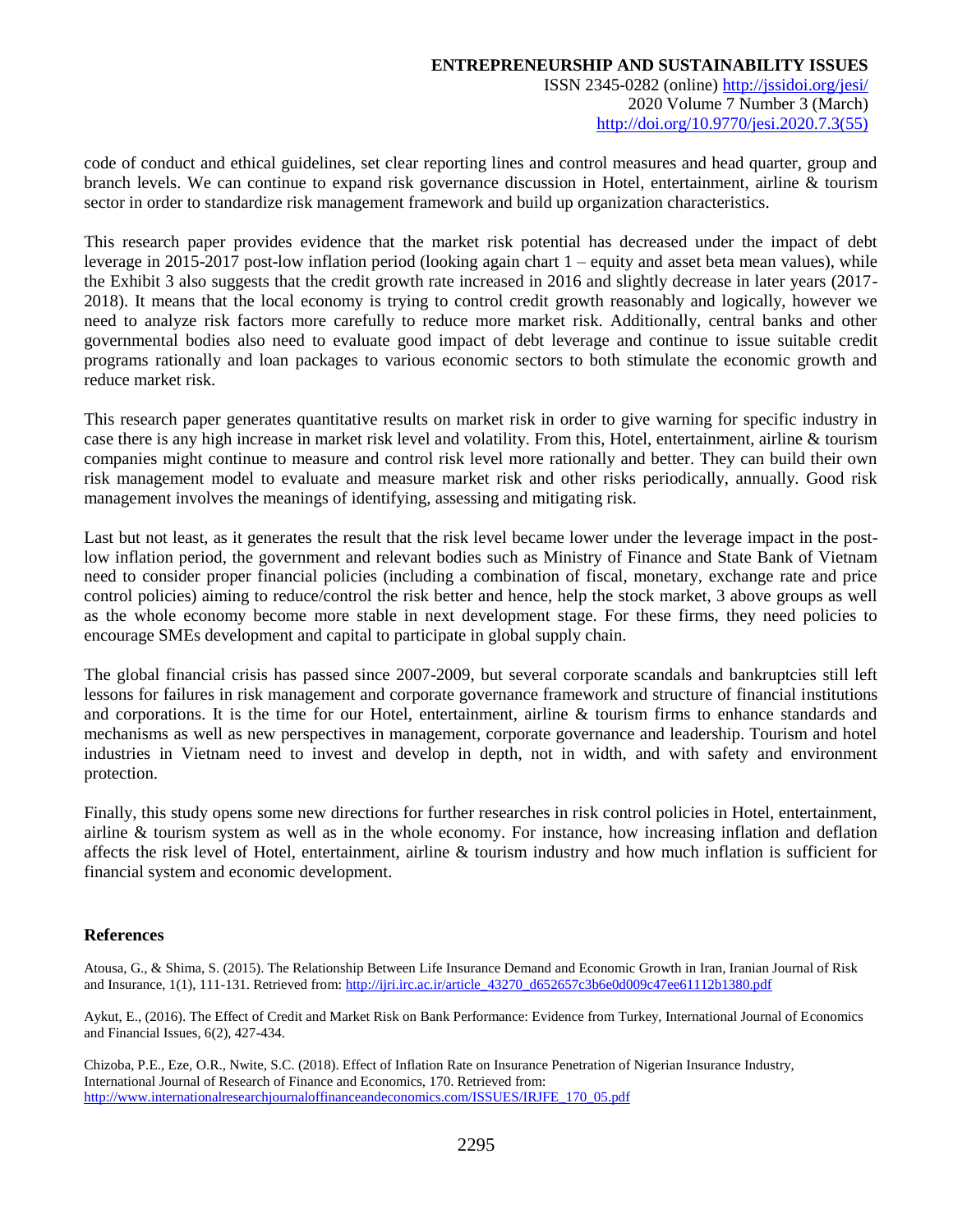```
ISSN 2345-0282 (online) http://jssidoi.org/jesi/
     2020 Volume 7 Number 3 (March)
http://doi.org/10.9770/jesi.2020.7.3(55)
```
De Gennaro, Ramon P., Kim, Sangphill. (2003). The CAPM and Beta in an Imperfect Market, SSRN Working paper series

Emilios, A., (2015), Bank Leverage Ratios and Financial Stability: A Micro- and Macroprudential Perspective, Working Paper No.849, Levy Economics Institute

Gunarathna, V. (2016). How does Financial Leverage Affect Financial Risk? An Empirical Study in Sri Lanka, Amity Journal of Finance, 1(1), 57-66. Retrieved from[: https://amity.edu/UserFiles/admaa/144Paper%205.pdf](https://amity.edu/UserFiles/admaa/144Paper%205.pdf)

Hami, M. (2017). The Effect of Inflation on Financial Development Indicators in Iran, Studies in Business and Economics, 12(2), 53-62. <https://doi.org/10.1515/sbe-2017-0021>

Lubos, S., Jaroslav, B., Jan, D., & Jan, K., (2017), Important factors of financial risk in the SME segment, Journal of International Studies, 11(1), 80-92[. https://doi.org/10.14254/2071-8330.2018/11-1/6](https://doi.org/10.14254/2071-8330.2018/11-1/6)

Marcelo, B.R., Fernanda, M.M., Vinicius, G.D.S., Kermara, M.V. (2018), The effect of organizational studies on financial risk measures estimation, Review of Business Management, 21(1), 103-117[. https://doi.org/10.7819/rbgn.v0i0.3953](https://doi.org/10.7819/rbgn.v0i0.3953)

Martin, K., Sweder, V.W. (2012), On Risk, leverage and banks: Do highly leveraged banks take on excessive risk?, Discussion Paper TI 12-022/2/DSF31, Tinbergen Institute

Miguel, A.T.Z., Francisco, V.M., & Victor, H.T.P. (2018), Effects of inflation on financial sector performance: New evidence from panel quantile regressions, Investigacion Economica, 1(303), 94-129. Retrieved from: [http://www.scielo.org.mx/scielo.php?script=sci\\_arttext&pid=S0185-16672018000100094](http://www.scielo.org.mx/scielo.php?script=sci_arttext&pid=S0185-16672018000100094)

Mohamad, A.M.A., Nur, A.S., Suhal, K., & Zuhura, M.A. (2014), Inverse relationship of financial risk and performance in commercial banks in Tanzania, Investment Management and Financial Innovation, 11(4), 279-291.

Mojtaba, M., & Davoud, S., (2016), Financial Risk Management – A Comparative Study between Iranian Banks, International Journal of Granthaalayah, 4(12), 17-23[. https://doi.org/10.5281/zenodo.221470](https://doi.org/10.5281/zenodo.221470) 

Najeb, M.H.M., (2013), The Impact of Stock Market Performance upon Economic Growth, International Journal of Economics and Financial Issues, 3(4), 788-798. Retrieved from[: https://www.econjournals.com/index.php/ijefi/article/view/557](https://www.econjournals.com/index.php/ijefi/article/view/557)

Riet, A.V. (2017), The ECB's Fight against Low Inflation: On the Effects of Ultra-Low Interest Rates, International Journal of Financial Studies, 5(12).

Shevyakova, A., Munsh, E., Arystan, M. (2019). Information support for the development of tourism for the diversification of the economy of Kazakhstan, Insights into Regional Development, 1(2), 138-154. [https://doi.org/10.9770/ird.2019.1.2\(5\)](https://doi.org/10.9770/ird.2019.1.2(5))

Yener, A., Leonardo, G., & David, M.I., (2014), Does Monetary Policy Affect Bank Risk?, International Journal of Central Banking, 10(1), 95-135.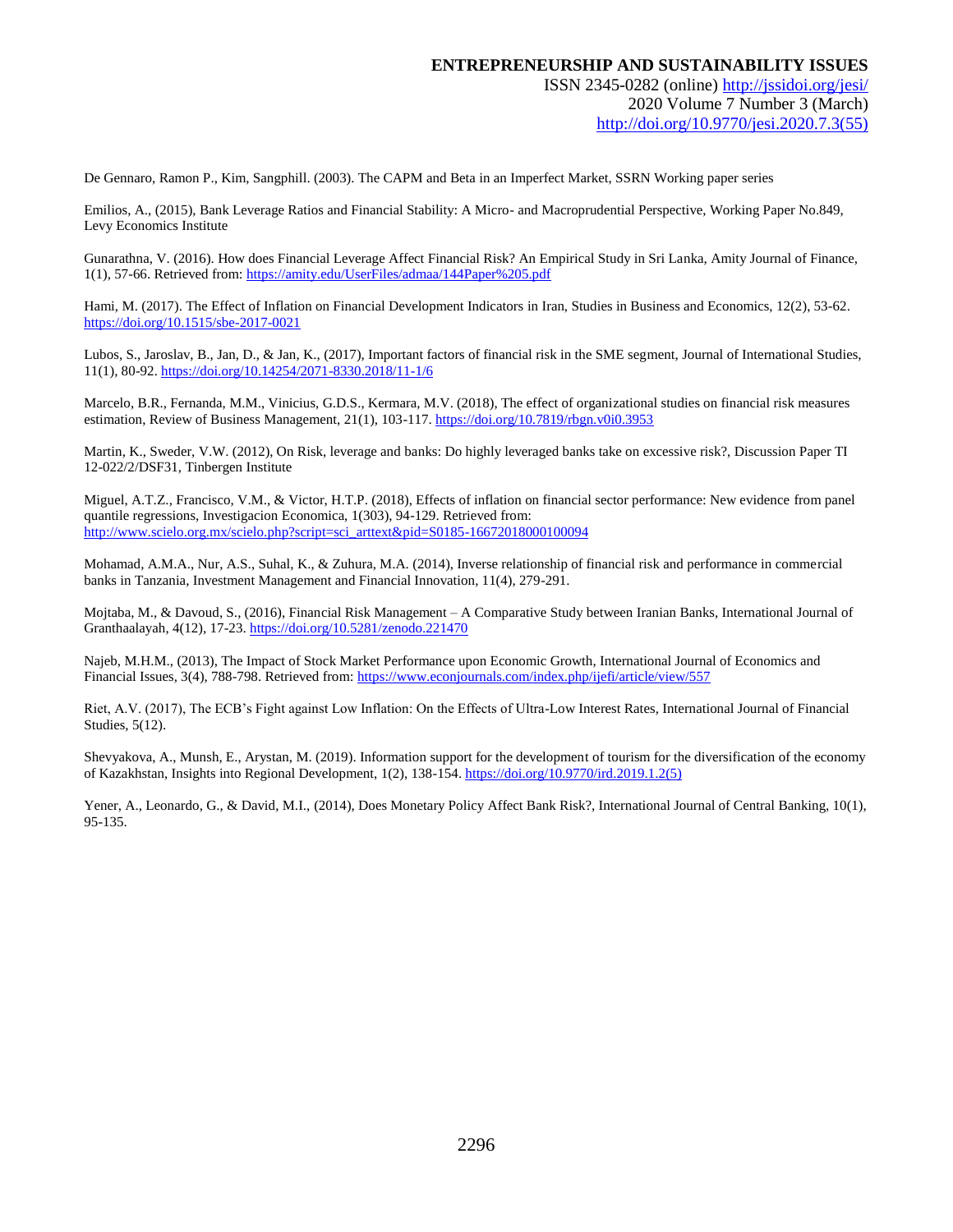ISSN 2345-0282 (online) <http://jssidoi.org/jesi/> 2020 Volume 7 Number 3 (March) [http://doi.org/10.9770/jesi.2020.7.3\(55\)](http://doi.org/10.9770/jesi.2020.7.3(55))

# **Exhibits**





**Exhibit 2.** GDP growth rate past 10 years (2007-2018) in Vietnam